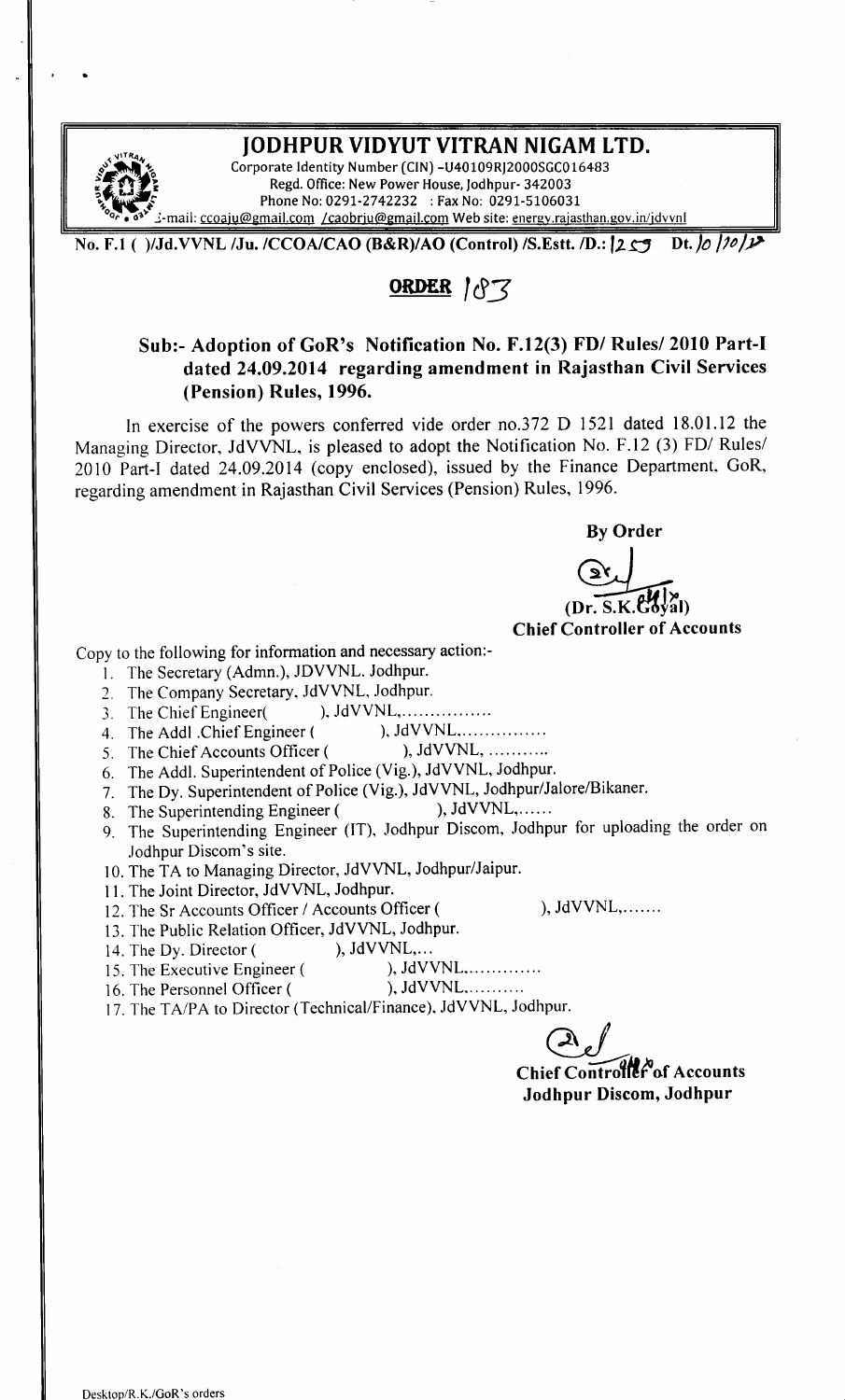#### **GOVERNMENT OF RAJASTHAN FINANCE DEPARTMENT** (RULES DIVISION)

Jaipur, dated: 2 4 SEP 2014 No. F. 12(3) FD/Rules/2010 Part-I

#### **NOTIFICATION**

#### $Sub:$ Amendments in **Services** Rajasthan Civil (Pension) Rules, 1996.

In exercise of the powers conferred by the proviso to Artical 309 of the Constitution of India, the Governor of Rajasthan hereby makes the following rules further to amend the Rajasthan Civil Services (Pension) Rules, 1996, namely :-

These rules may be called the Rajasthan Civil Services  $1<sub>1</sub>$ (Pension) (Amendment) Rules, 2014.

These rules shall come into force with immediate effect.  $2<sub>1</sub>$ 

In the aforesaid rules  $-$  the existing words and figures "age of  $3<sub>1</sub>$ 65 years" appearing in clause (a) and (b) of sub-rule (iii) of Rule 62 shall be subsituted by the words and figures "age of 67 years".

> By order of the Governor,  $\widehat{\tau}$

(Siddharth Mahajan) Special Secretary, Finance (Budget)

H:/Jain Ji/Jain Ji., Order., 00., Sameer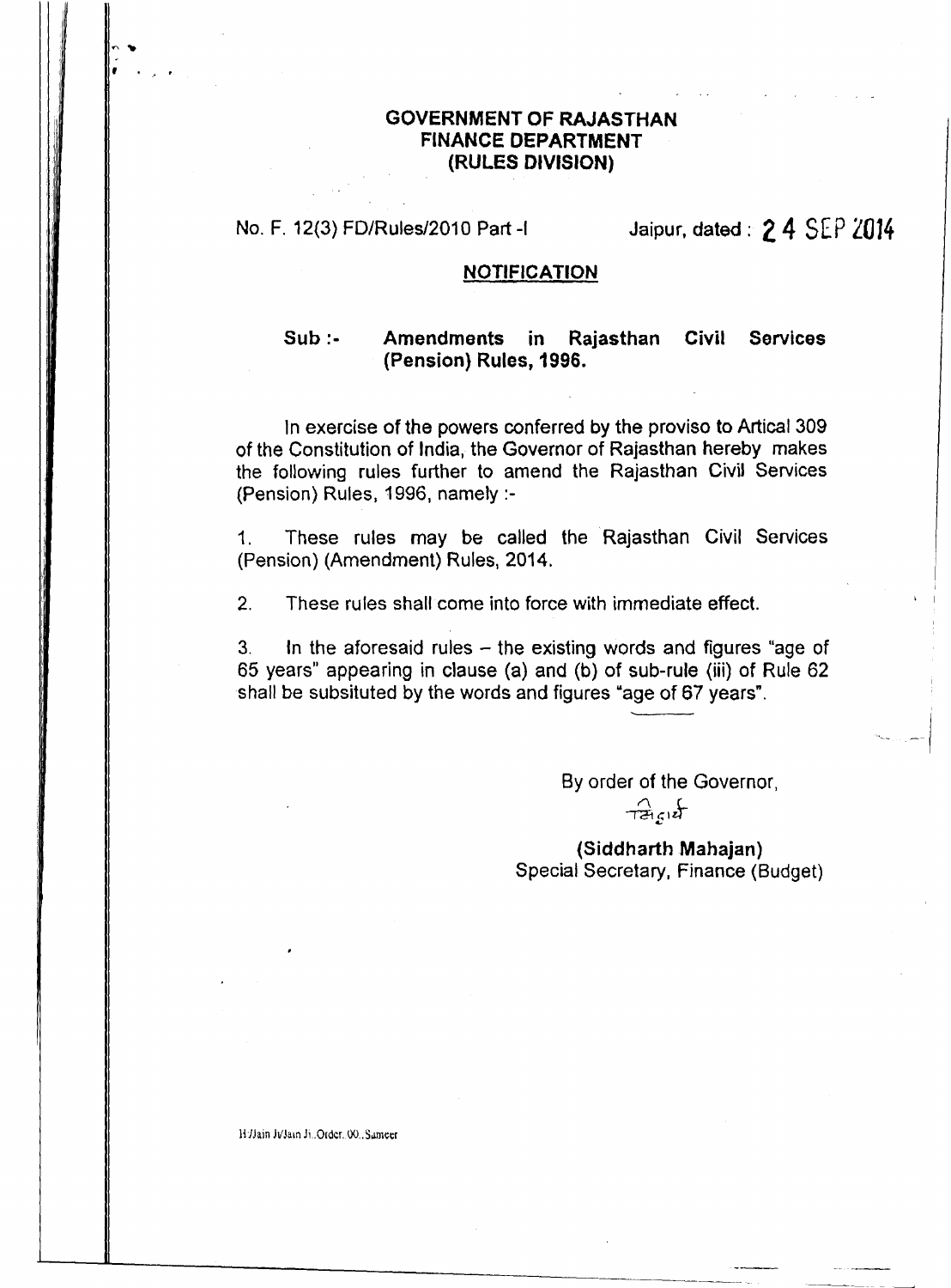

!,

. ,

# RAJASTHAN RAJYA VIDYUT PRASARAN NIGAM LIMITED Regd. Office: Vidyut Shawan, Jyoti *Nagar, Jaipur 302005* Website: www.rvpn.co.in.

# No. RVPN/AAO/F&R/F. 42 (Pt.-II)/D. 118

RVPN- F&R No: 909

Dated: **2.7.** *fl. 2o/~*

#### ORDER

 $24.09$ ,  $2014$  regarding ones in  $\mu$  No. F. 12(3) FD/Rules/2010 Part T date 1996. .09. 2014 rule amendment in Rajasthan Civil Services (Pension) Rules.

In exercise of the powers conferred vide order No. RVPN/ADMO/AS/CC /F&R/D. 205 dated 01.12.2001, the Chairman and Managing Director, RVPN, is pleased to adopt the Notification No. F.12(3) FD/Rules/2010 Part-I dated 24.09.2014 (copy enclosed), issued by the Finance Department, GoR, regarding amendment in Rajasthan Civil Services (Pension) Rules, 1996.

(S.l. Jain) Chief Accounts Officer (P&F-Cont.)

), RVPN, Jalpur.

 $C$ opy submitted/forwarded to the following for information and circulation in various offices

The Secretary (Admn.), RVPN, Jaipur.  $\mathbf{1}$ 

2. The Chief Controller of Accounts, RVPN, Jaipur.

3 The Chief Engineer *(PPMIIT&* Training *IMMIMP&S/NPP&R/LDI*

4. The Zonal Chief Engineer(T&C), RVPN, Jaipur/Ajmer/Jodhpur.

The Zonal Chief Engineer(Civil), RVPN, Jaipur/Jodhpur.

6. The Company Secretary, RVPN, Jaipur.

7 The Controller of Internal Audit, RVPN, Jaipur.

8. The Chief Accounts Officer (A/Cs-Insp./MM /PPM/P&F-Cont.), RVPN, Jaipur.

9. The Joint Director Personnel, RVPN, Jaipur.

20 The JOint Legal Remembrancer, RVPN, Jalpur.

11. The Superintending Engineer (

),  $RVPIN$ ,

 $\rightarrow$  12 The Incharge, Data Centre, RVPN, 101, Vidyut Bhawan, Jaipur.

13. The Dy Controller of Accounts *(P&F),* RVPN, Jalpur.

14. The Sr. Accounts Officer (

15. The Accounts Officer (

), RVPN, \_ ), RVPN,  $\overline{\phantom{a}}$